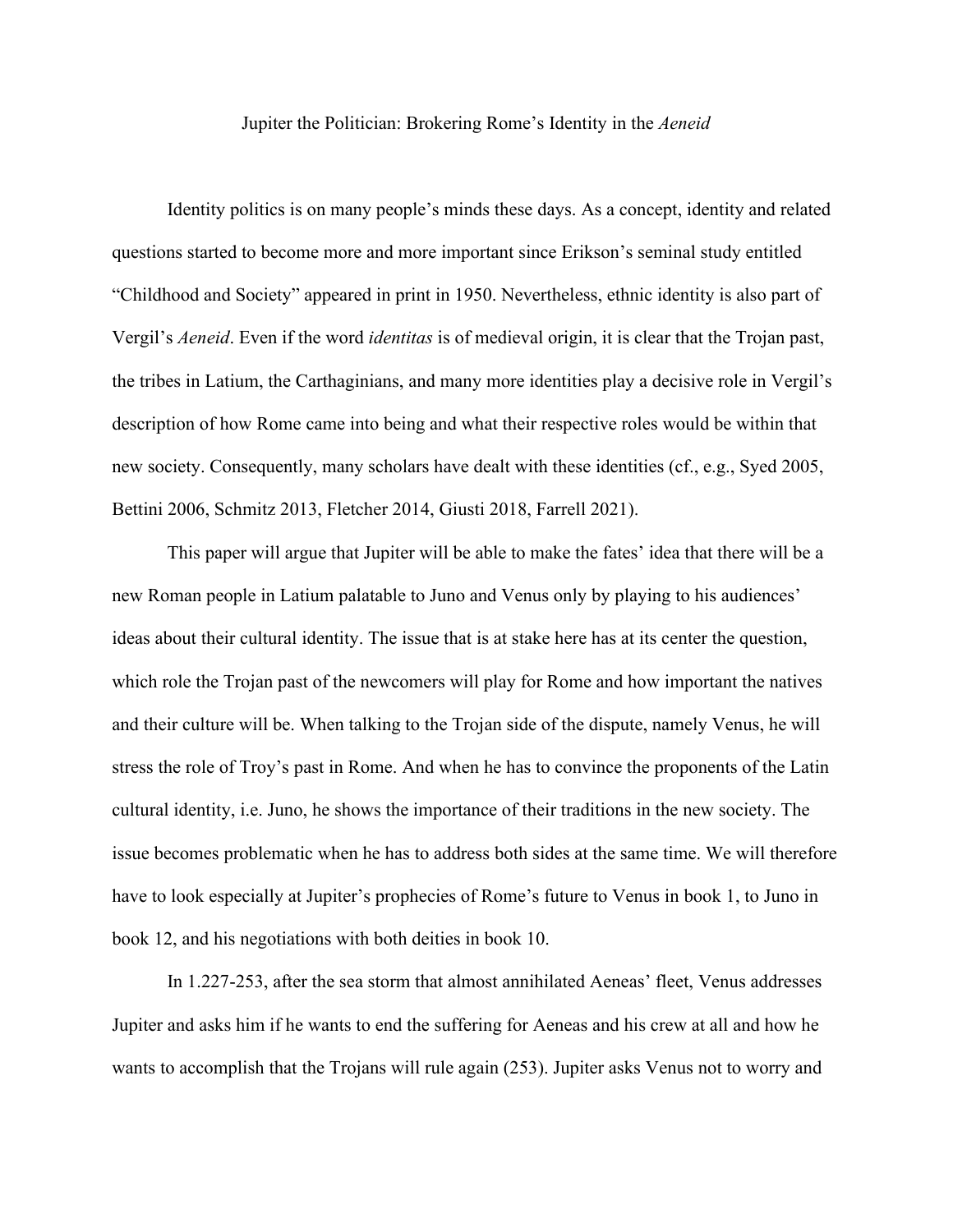then gives a detailed account of the future of Venus' descendants (254-296). Among them will be the Iulian and Trojan Caesar (286). *Troianus* connects the history of the Iulian, i.e. Venus', family explicitly to its Trojan heritage. Researchers have different opinions on who is meant by this Caesar: Iulius, Augustus, or both. Both Caesars, however, became supporters of Troy that was destroyed by Fimbria in 85 BC. If we are to believe Lucan in his 9<sup>th</sup> book of his *Pharsalia*, Caesar visited Troy and his visit was of great importance. Whatever either Caesar or Augustus did to earn the cognomen *Troianus*, this attribute manages to let the post-Trojan future of Venus' family be Trojan, not necessarily Roman, although the word *Romanus* would have fitted the verse, too. It is clear that Jupiter explicitly answers Venus' concern about the future of Troy in verse 253.

The assembly of gods at the beginning of book 10 shows us Jupiter who wants peace in Latium (15). Venus and Juno prove to be unforgiving and intransigent, presenting lists of accusations against each other and their respective clients. Jupiter in the end cannot but state that peace is not possible at the moment between both the Ausonians and the Trojans on the one hand and Venus and Juno on the other (105f.), that he himself is impartial, and that the fates will find their way  $(113)$ .

Jupiter will come back to the fates of Aeneas in 12.795. He "forbids" Juno to go any further in her support of Aeneas' enemies (*veto*, 806). Juno then gives in and asks Jupiter that the people of Latium will not change their names, their language, or the way they dress. She explicitly wants that the new people will not be called Trojans. Even if she uses other adjectives than *Troianus*, it becomes clear that Jupiter's subsequent assent, that Ausonian blood will be mixed into the new coming nation, contradicts his own promise to Juno in 1.286.